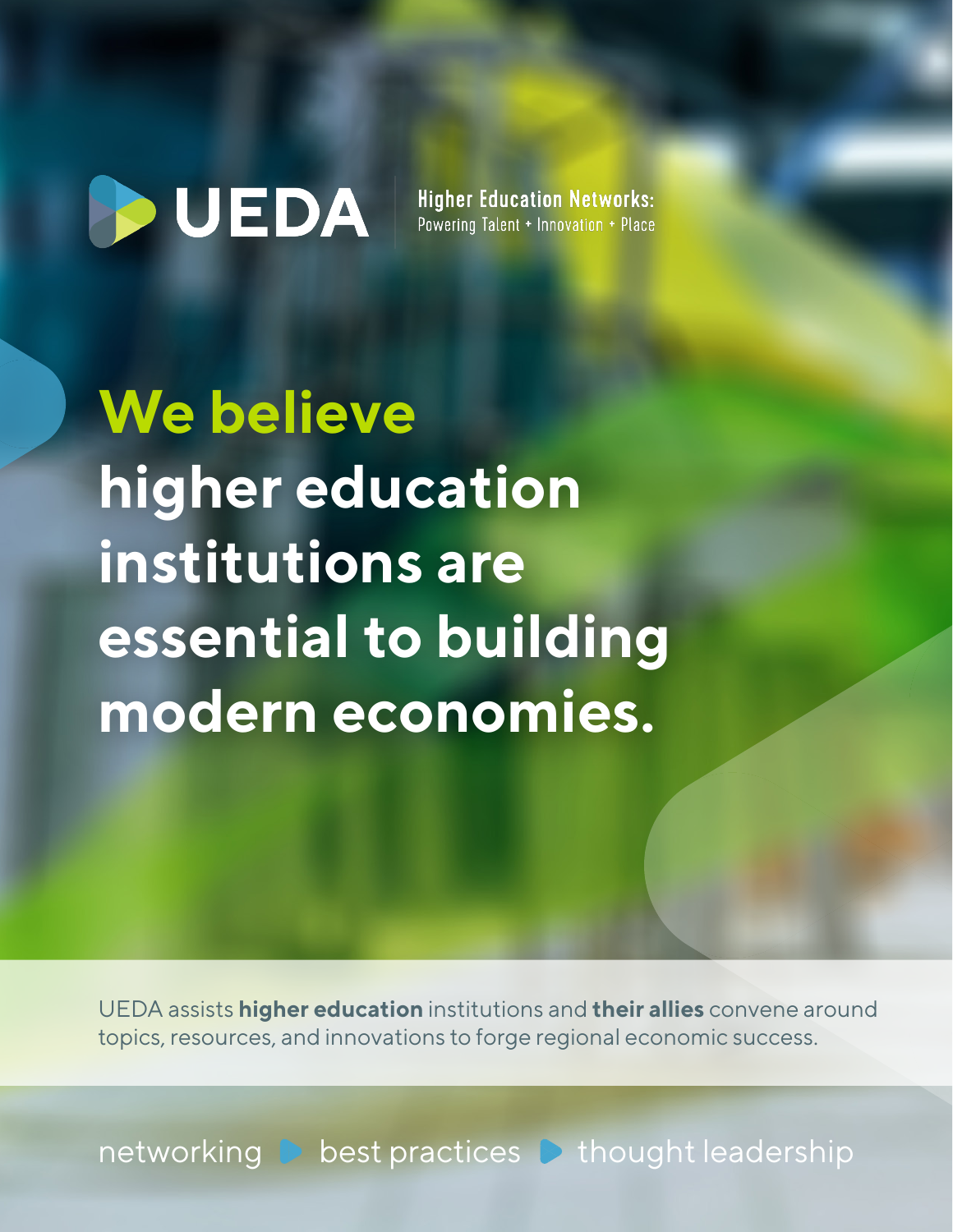# **GAIN ACCESS, OPPORTUNITY, & SUPPORT.**

Founded in 1976, the **University Economic Development Association** (UEDA) is an international organization dedicated to strengthening the relationship between higher education and key public/private partners to fuel modern economic development. Areas of particular focus include:



UEDA members represent those on the cutting-edge of modern economic development. The 21st-century economy has evolved into an entity that behaves much differently from its predecessors. The elements of talent, innovation, and place have become the drivers to regional economic prosperity.

Never before have academia, the private sector, and economic stakeholders been so reliant on one another to create economic opportunity. UEDA members work together to expand economic opportunity in their communities and regions by leveraging talent, innovation and place, and recognizing the interconnectedness of each of these elements.

UEDA is currently working in spaces critical to our membership. This includes developing and managing the EDA-funded American Resilience & Equity Network Initiative (ARENI), developing communities of practice in the areas of economic equity, economic resilience, and University Centers. UEDA has also been developing programming and technical assistance for ecosystems thanks to support from the Lemelson Foundation and the Kauffman Foundation.

#### **UEDA welcomes all organizations, all institution types, and diverse voices to our membership!**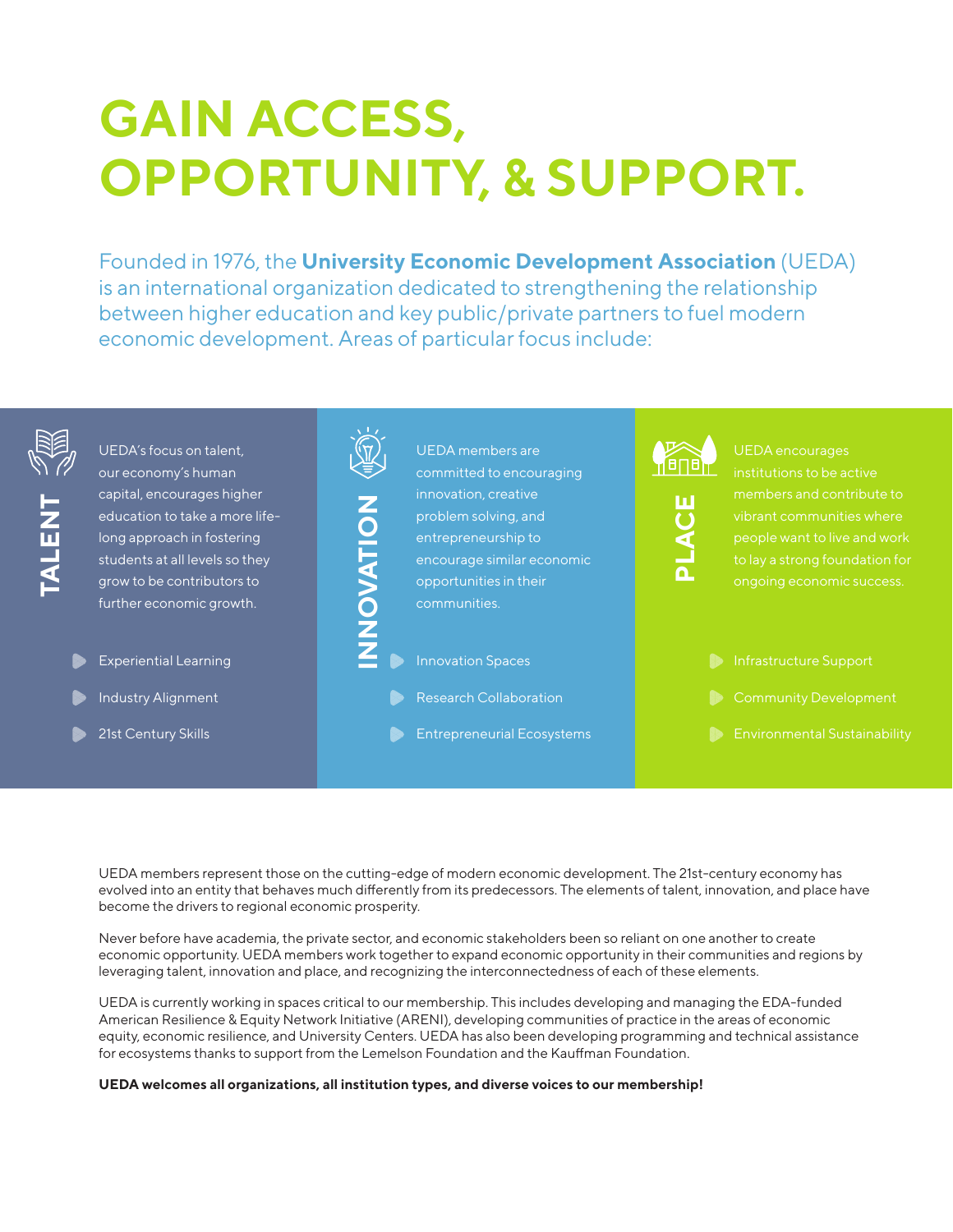

## **Why Join?**

This is a critical time for our nation's innovation and economic development landscape. With traditional research, education and infrastructure funding sources diminishing, new strategies to attract global investment and grow competitive economies require unique partnerships among higher education, the private sector, economic development organizations and the communities they call home.

UEDA connects university stakeholders to share approaches addressing a wide range of regional and national issues. Your membership enables you to engage in these important discussions, and allows you to be a part of innovative solutions that build stronger and more vibrant economies.

Our members include:

- Colleges and Universities
- Economic Development **Organizations**
- Federal Labs and Agencies
- Manufacturing Extension Partnerships
- **Municipalities**
- Private Sector Businesses
- Research Centers
- Trade Adjustment Assistance **Centers**
- Small Business Development **Centers**
- Venture Capital / Financial Institutions

### **Benefits of Membership**

As a member of UEDA, you become part of an active and growing network of higher education and economic development stakeholders working to create the conditions for maximum economic and social potential.

Additional benefits include:

- News and information through members-only communications
- Collaboration with national economic development stakeholders
- Access to post to the UEDA job board
- Discounted rates for UEDA's annual Summit
- Free online programming and webinar access
- Collaboration on grants and regional initiatives with members
- Contribution of content to UEDA's newsletter and publications
- Unlimited Awards of Excellence (best practice program) nominations
- Access to the APLU IEP University Designation Program
- Preference for UEDA sponsorship and speaking opportunities
- Participation in special interest and affinity discussion groups



UND Center for Innovation was honored to receive the UEDA in Innovation award last year. It is humbling and rewarding to learn from your peers and for them to recognize your work. The VALUE is in the process of meeting and sharing your stories with colleagues and learning new ideas, tactics, and methodologies for execution as we strive to make a difference with our EDA grant awards. **as**<br>**99** 

#### **Renee Shelton**

Commercialization Specialist UND Center for Innovation



Innovation and economic development are critical drivers of human success. As a member of UEDA you are part of a global collaborative community that values and promotes innovation to address emerging challenges. Thanks to UEDA, programs like AIMS2 are making a difference by championing inclusive excellence to improve student success and engineer the future. **" "**

#### **S. K. Ramesh**

Director AIMS2 Program and Professor of Electrical and Computer Engineering, California State University, Northridge